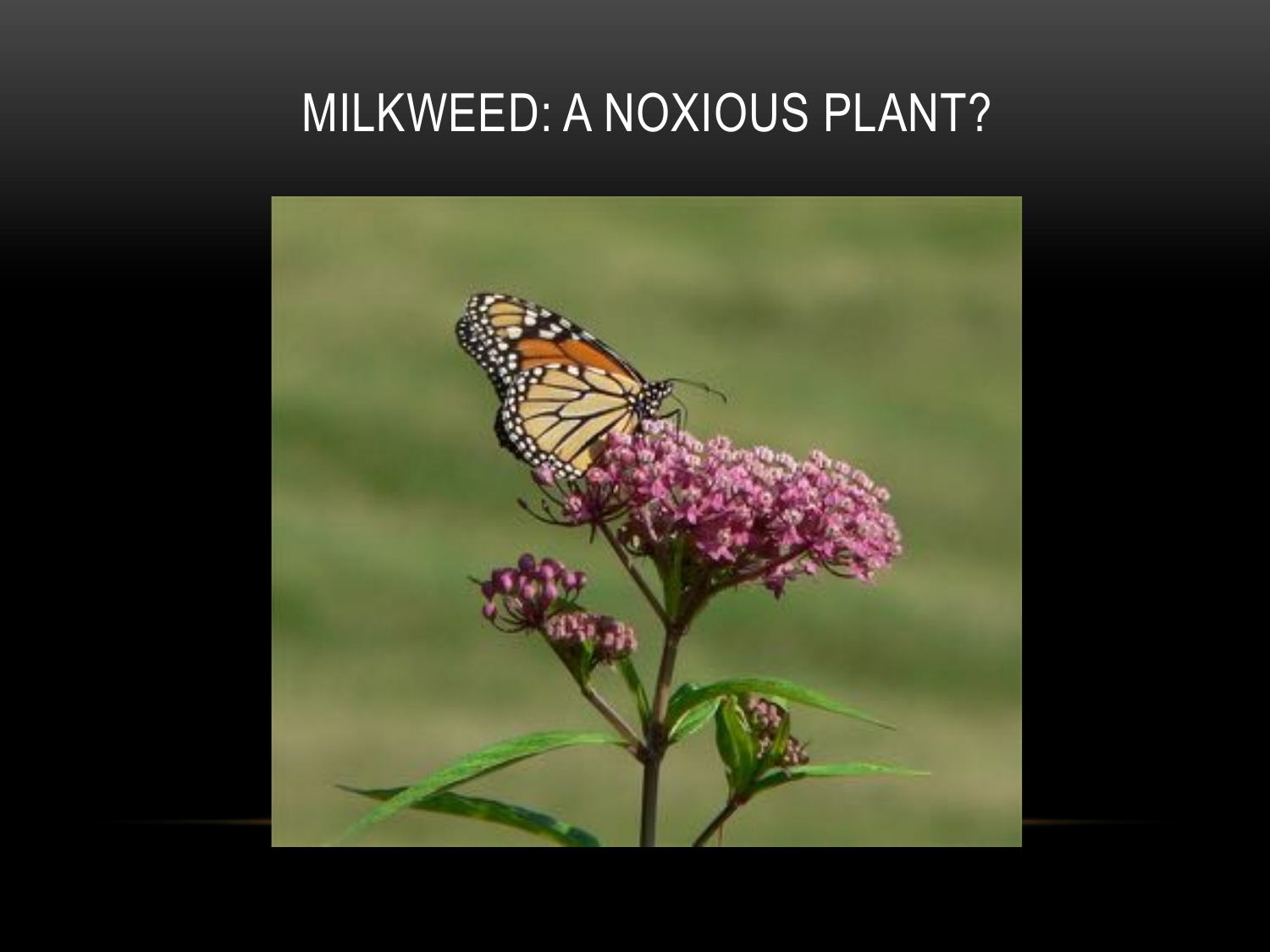### MONARCH BUTTERFLIES AND MILKWEED

#### WHAT HAS HAPPENED SINCE 1990?

Each fall monarch butterflies from the northern US and Canada migrate to the mountains of Mexico to spend the winter in a few small nature preserves. Their population is estimated by the area they occupy.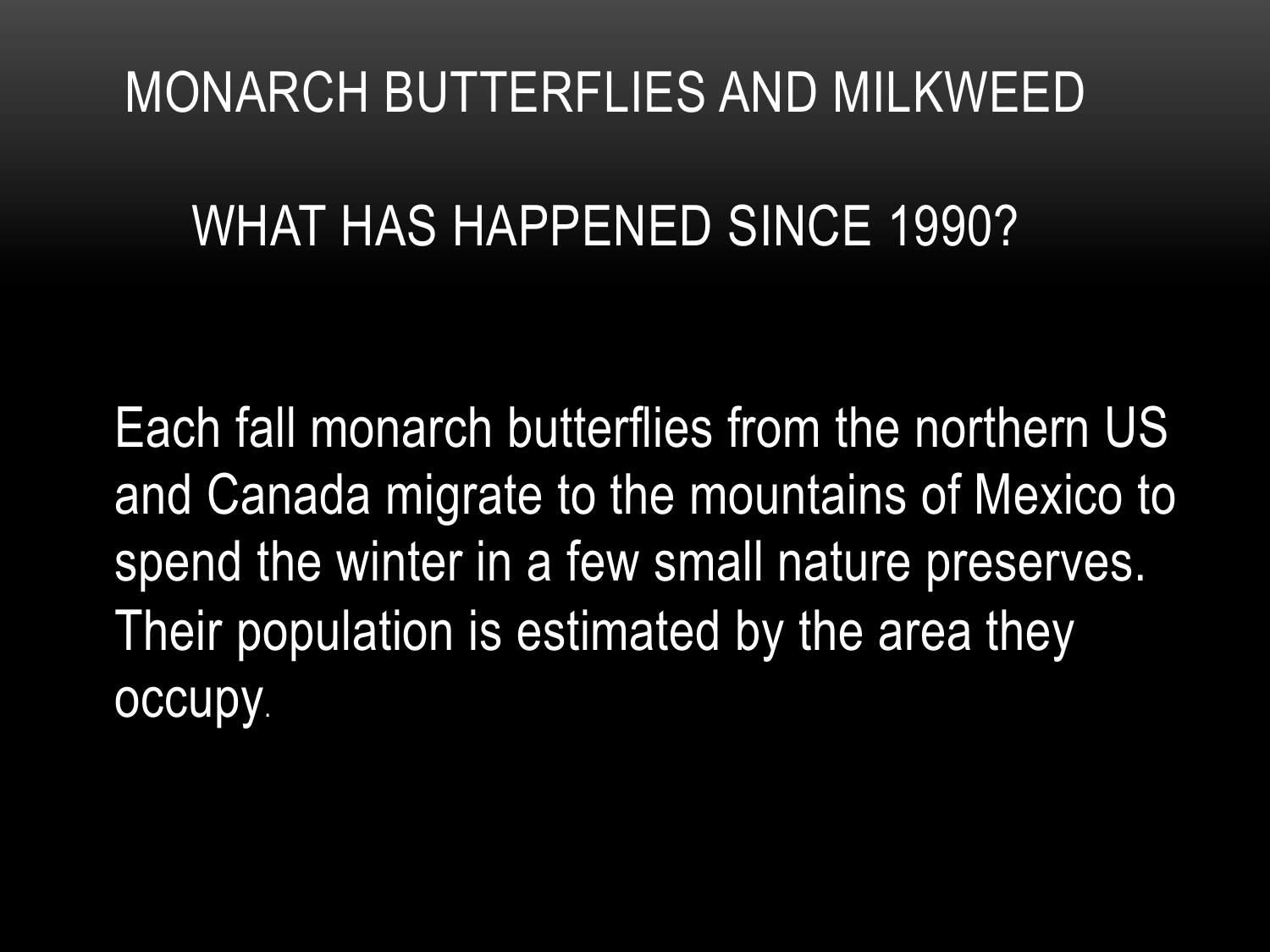FROM **1994 TO 2014** THE NUMBER OF OVERWINTERING BUTTERFLIES IN MEXICO HAS DECLINED 94% (FROM APPROXIMATELY 909 MILLION TO 33 MILLION). THE FEAR IS THAT THE NUMBERS ARE SO LOW NOW THAT A NATURAL DISASTROUS EVENT (EXTREME WEATHER WITH ICE, SNOW, ETC) HAS THE CAPABILITY OF TOTALLY ELIMINATING THE SPECIES IN MEXICO.



Data for 1994-2003 collected by personnel of the Monarch Butterfly Biosphere Reserve (MBBR) of the National Commission of Natural Protected Areas (CONANP) in Mexico. Data for 2003-2016 collected by World Wildlife Fund Mexico in coordination with the Directorate of the MBBR. \* Represents colony sizes measured in November of 2003 before the colonies consolidated. Measures obtained in January 2004 indicated the population was much smaller, possibly 8-9 hectares. CT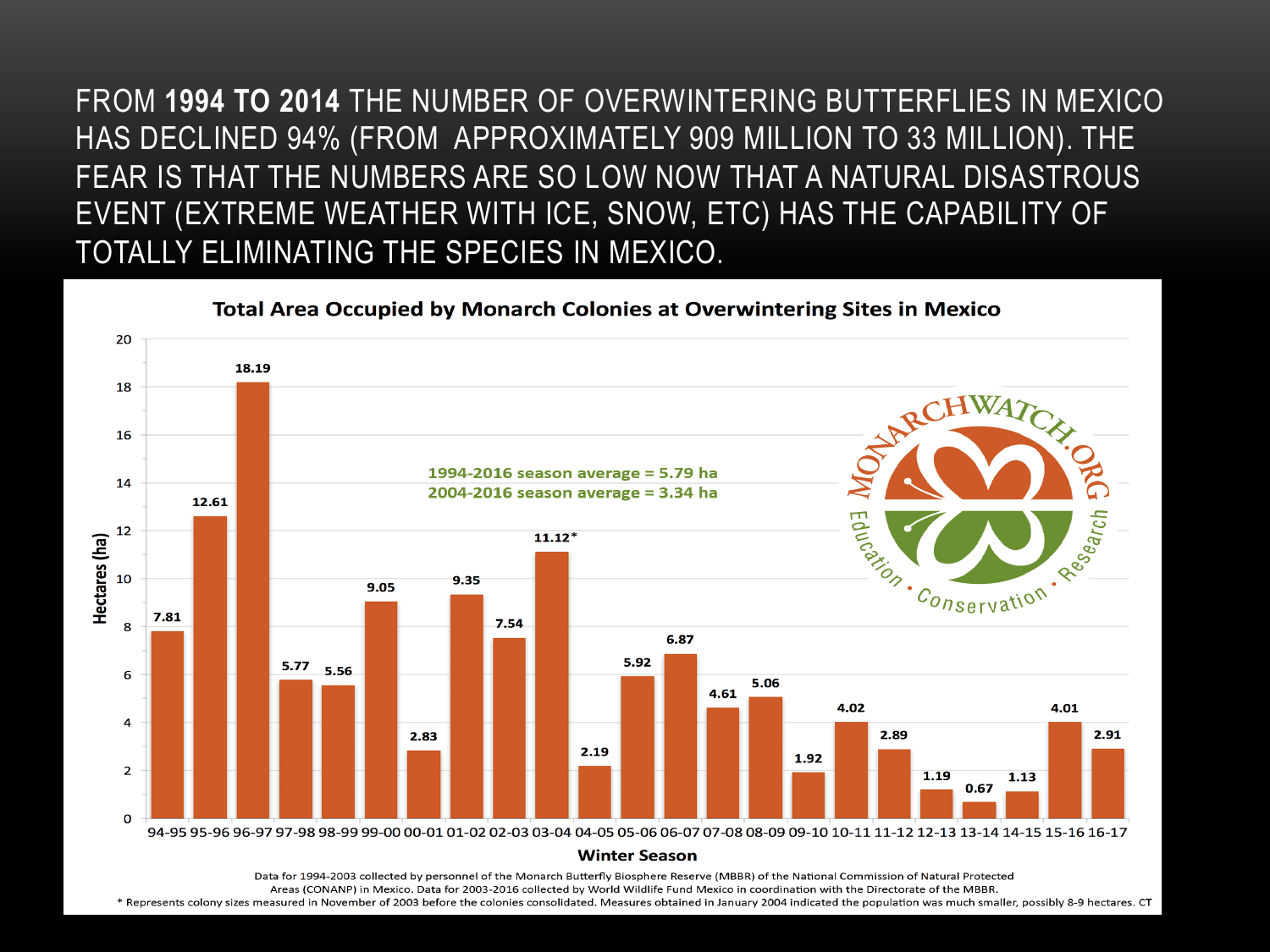WHY HAS THE MONARCH POPULATION DECREASED SO MUCH? THERE ARE SEVERAL REASONS BUT THE MAIN ONE IS THE LOSS OF MILKWEED.

Milkweed is the only plant that monarch caterpillars can eat and milkweed has been disappearing over the last 20 years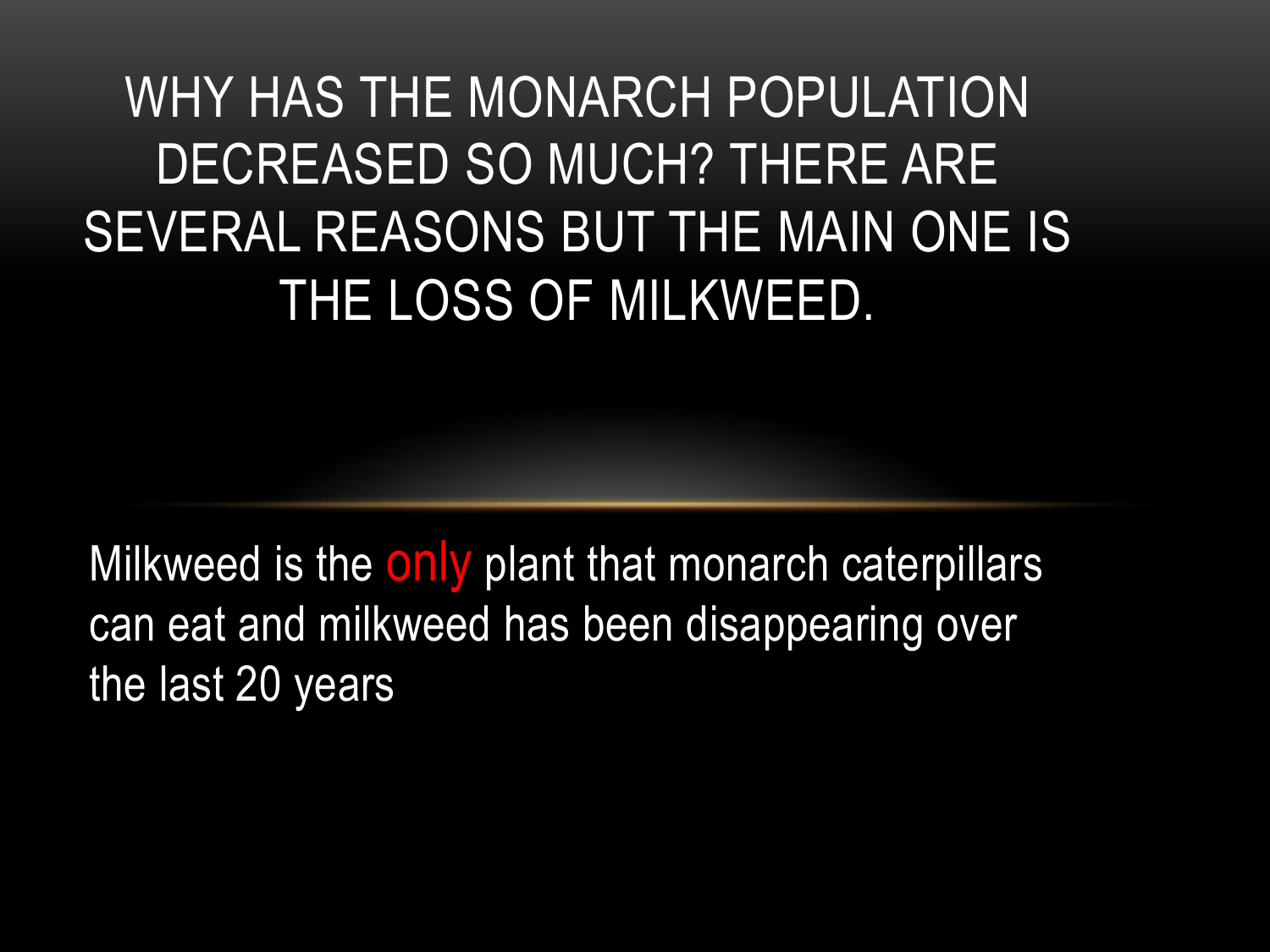## Reasons for the decline of milkweed availability

Habitat Loss Herbicide Use Roadside Mowing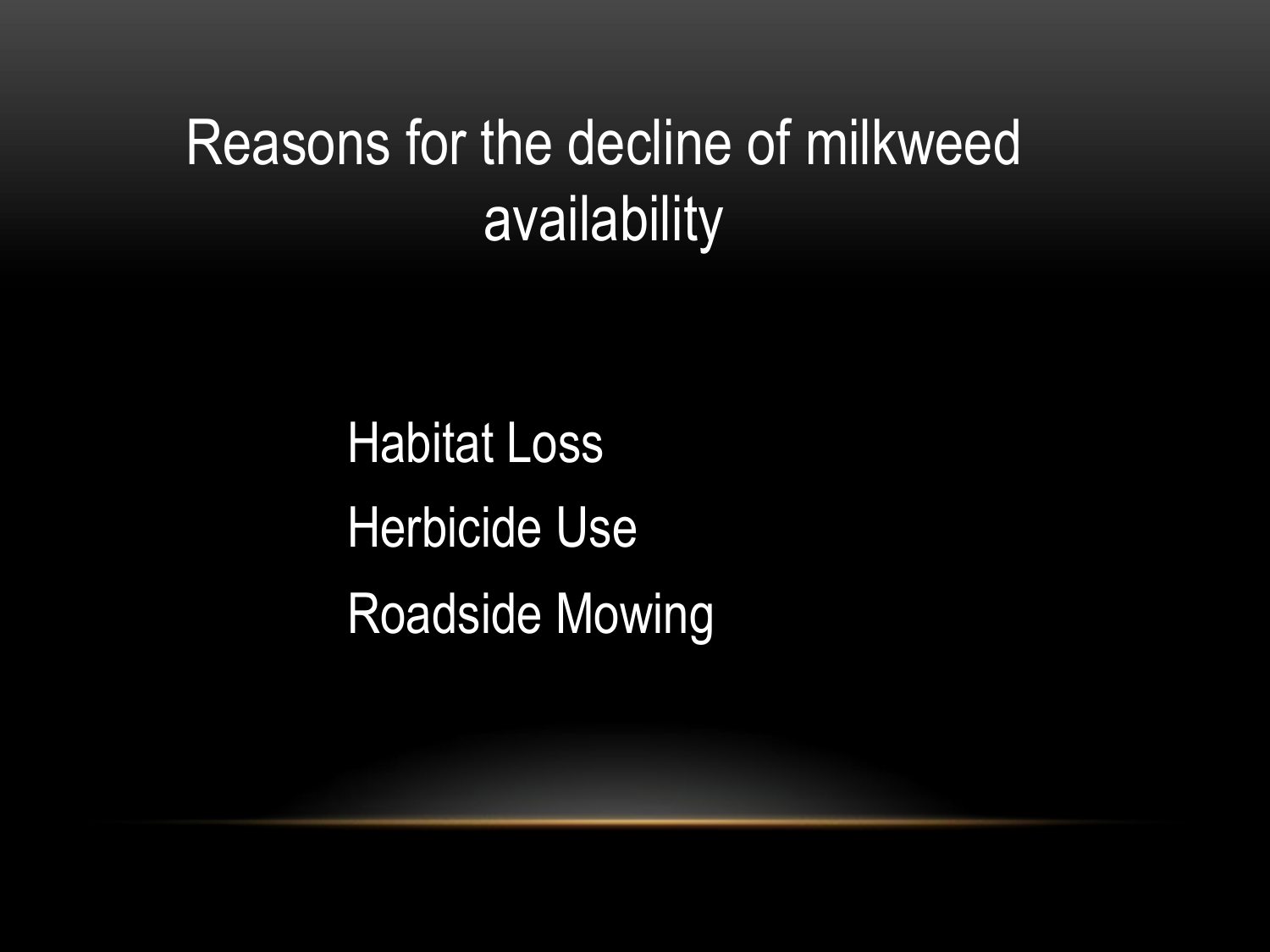#### MILKWEED HABITAT LOSS

1. Cropland lost to development



### 2. Farmers are planting to the very edges of their fields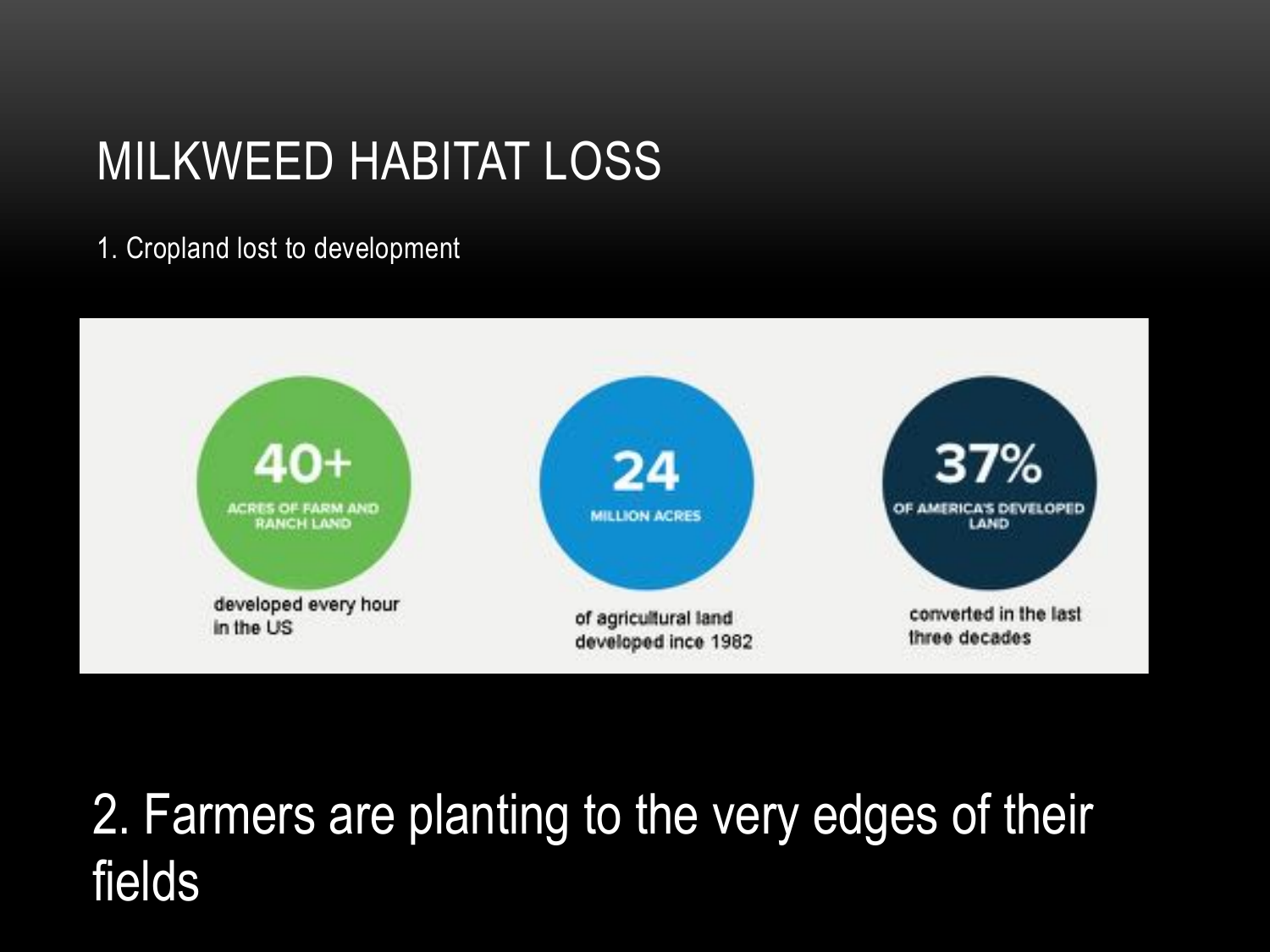#### HERBICIDE USE

• In **1996** genetically modified soybean seeds were introduced, followed by corn and cotton. Presently nearly 100% of these crops are genetically modified. These crops can now withstand spraying of Round Up herbicides which kill all milkweed in the farm fields as well as the nectar plants that all of our bees, butterflies, and moths need to survive. These fields in the midwest were the sites of most of the milkweed in the past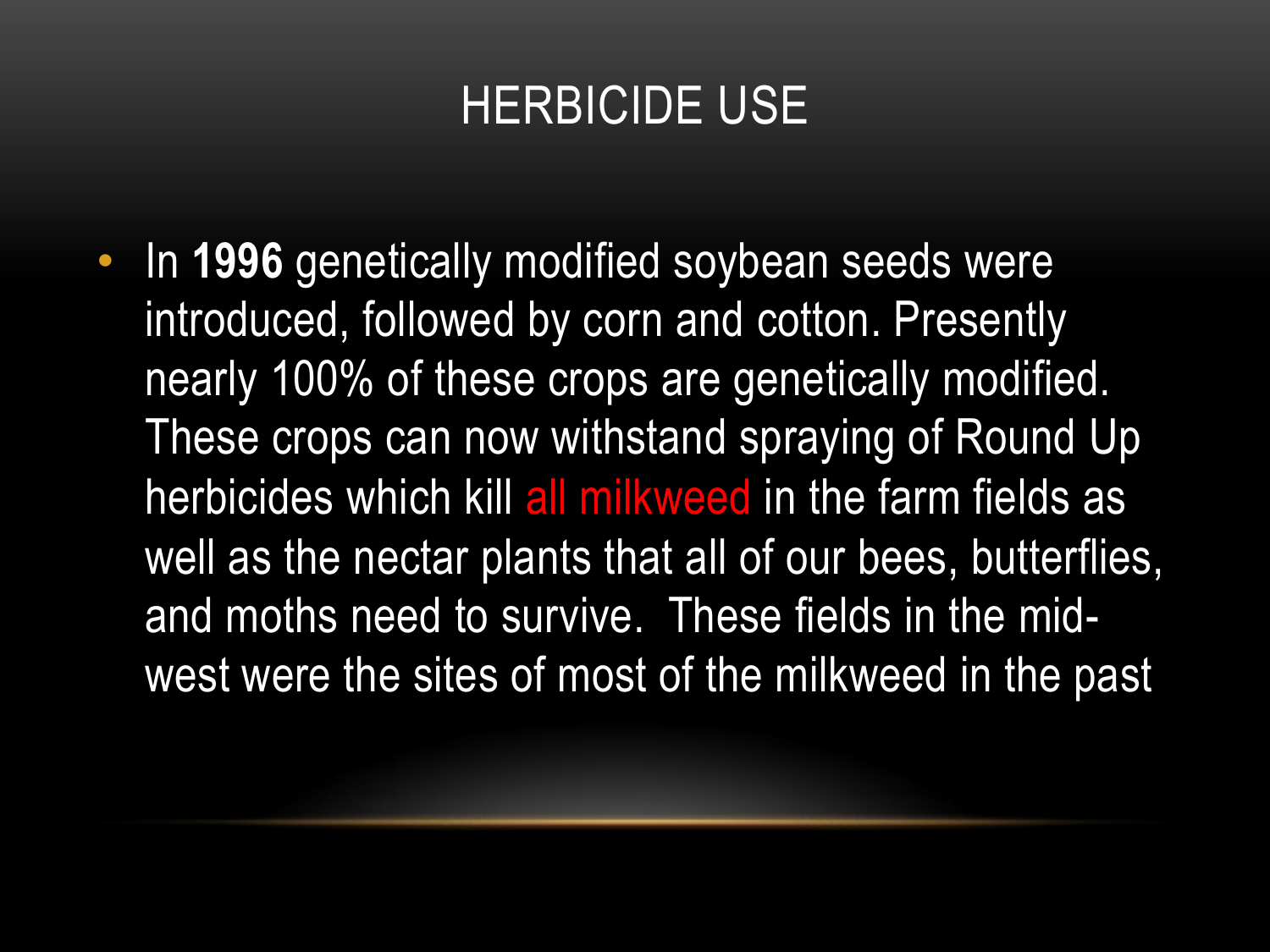#### THE EFFECT OF HERBICIDE USE ON MONARCHS

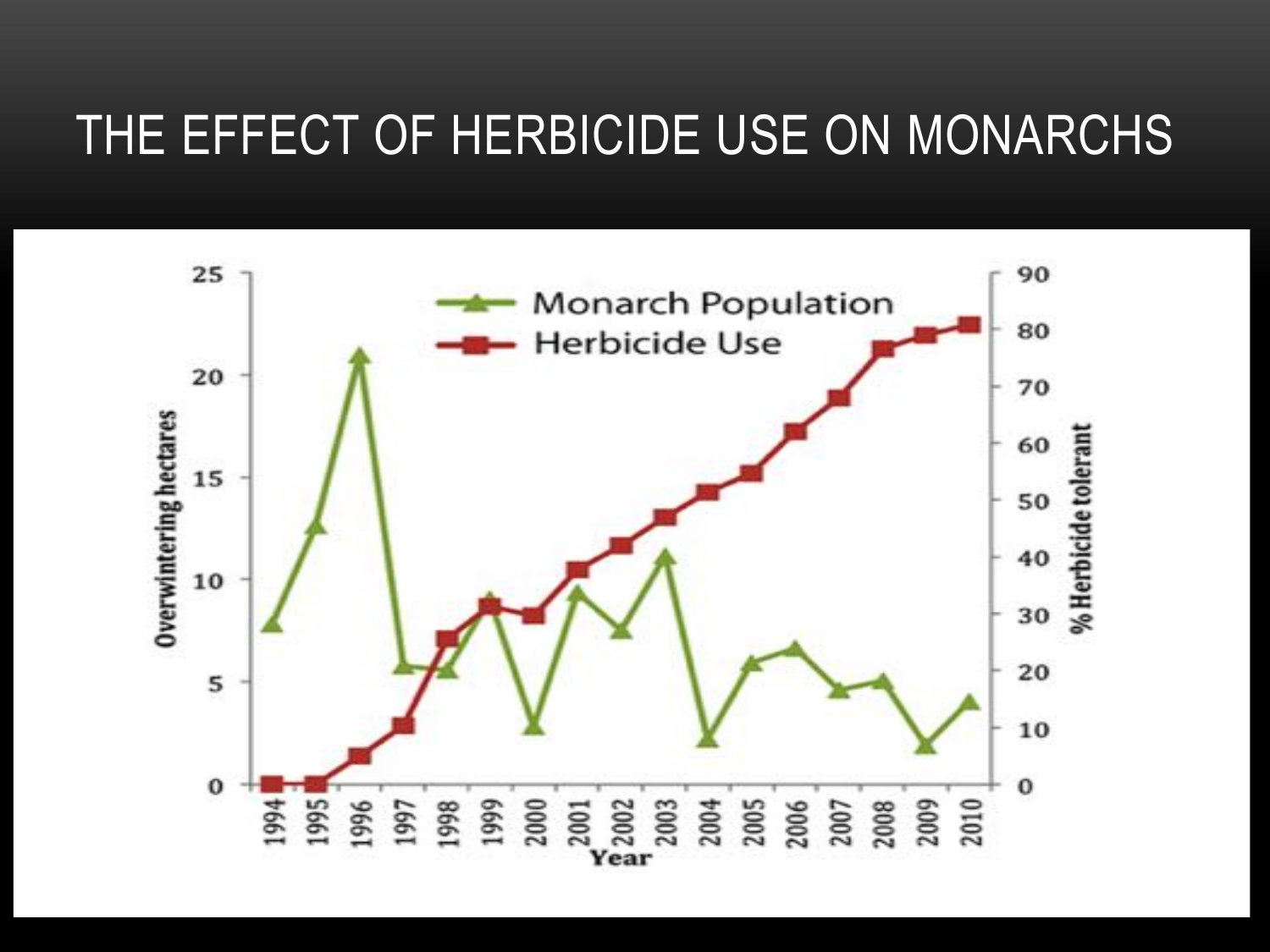### ROADSIDE MOWING

Close mowing of highway roadsides creates two problems for monarch butterflies. First, the milkweed will not be there for the eggs to be laid on and for the caterpillars to feed on. Second, nectar plants that all butterflies as well as bees depend on will be gone.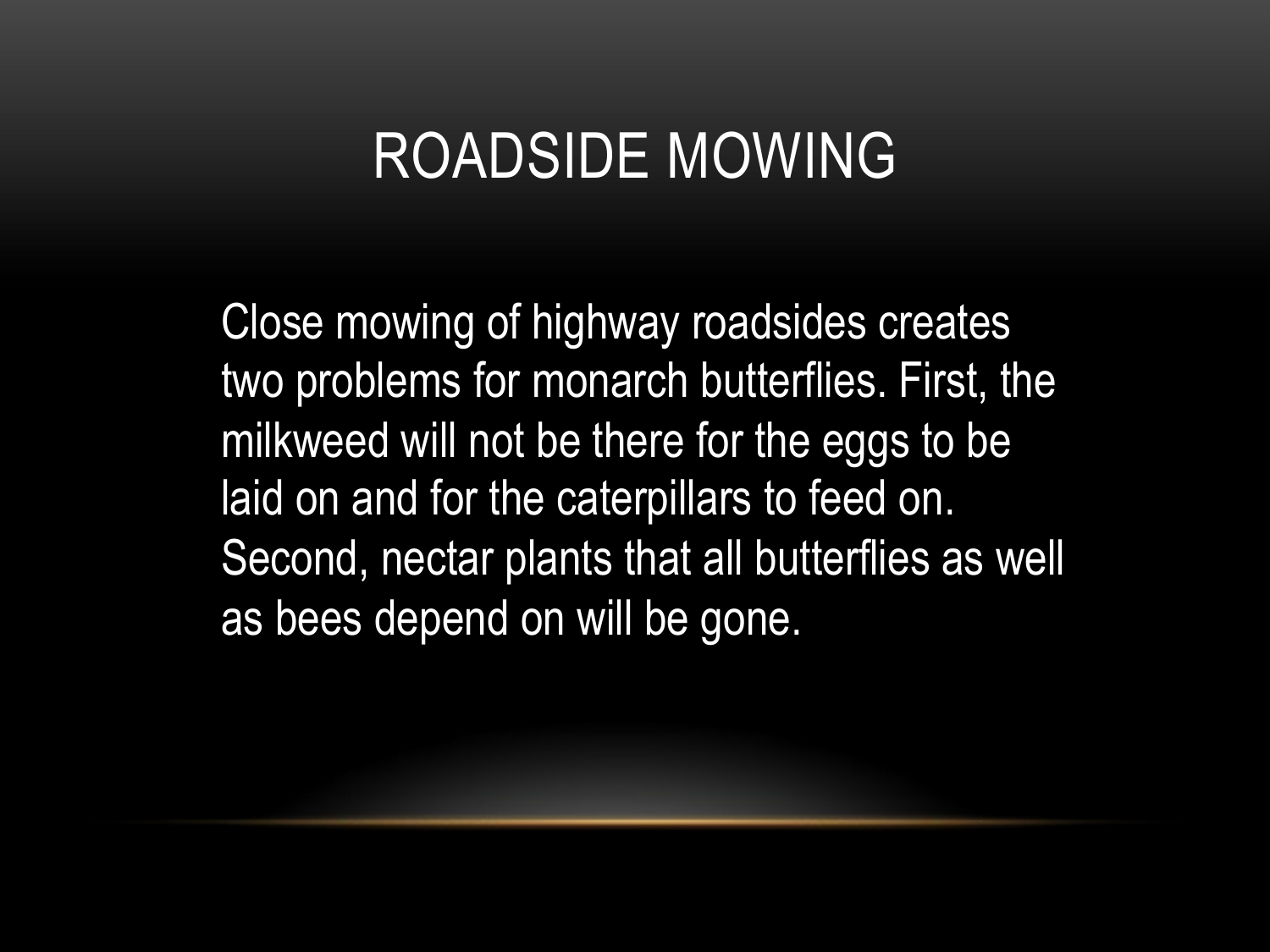# 10:28 am July 13, 2016<br>Along Interstate 5<br>2 miles ENE of Halsey,<br>Oregon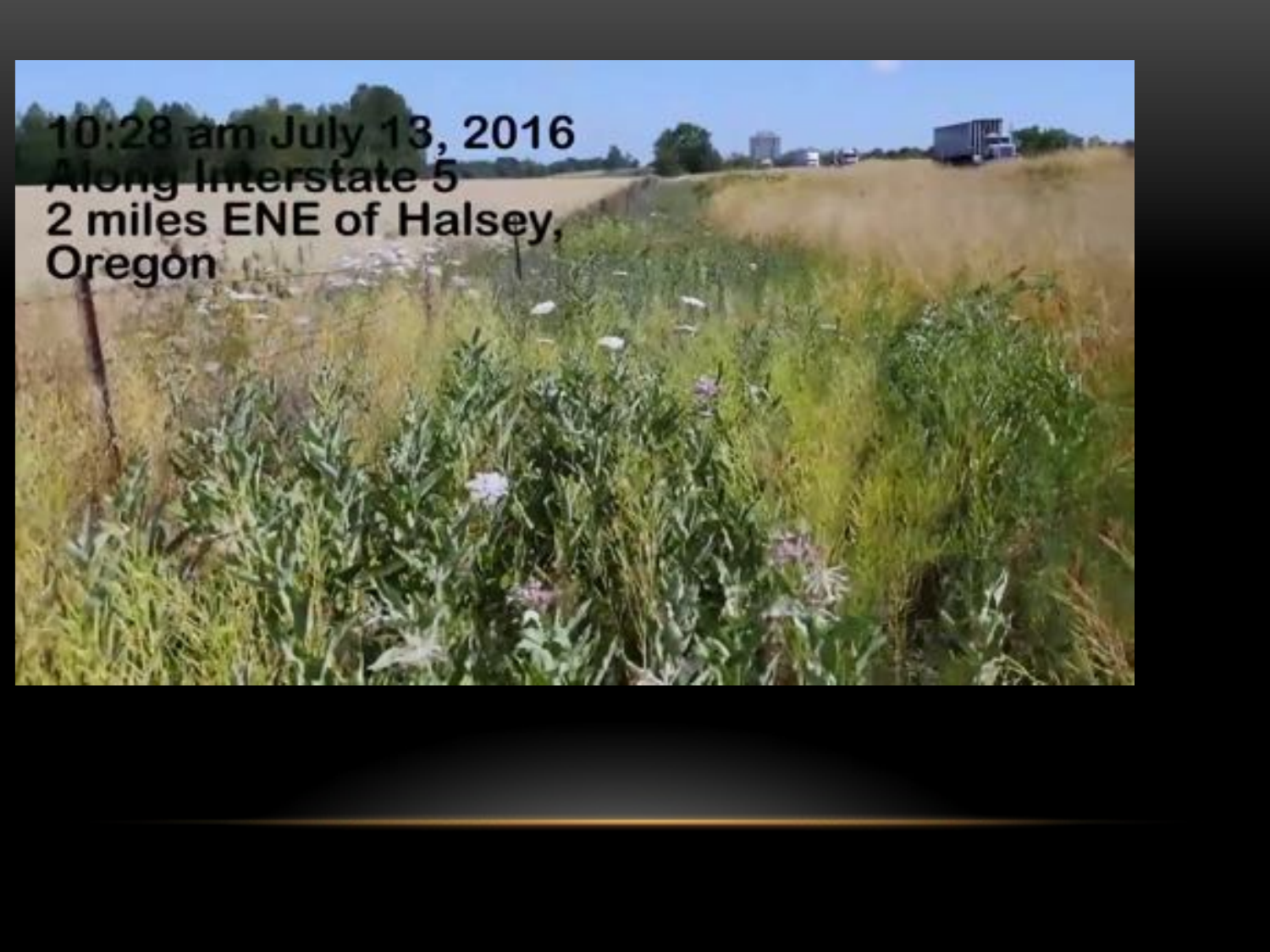# WHAT ARE CITIZENS DOING TO HELP THE MONARCH?

One thing is to **create monarch waystations** - which is just a fancy name for a garden that supplies milkweed for the caterpillars to eat, for the mother to lay her eggs on, and nectar plants to feed the butterflies. In **2005** a Monarch Waystation certification program was begun by Dr. Chip Taylor of Monarch Watch, out of the University of Kansas. By this time, Dr. Taylor realized that the monarchs were in huge trouble. Homeowners were going to have to replace the milkweed that was no longer to be found in the farm fields.

In **2008** , our family's Waystation was #1,898. There are currently more than 15,000 in the US; 750 in Ohio! My garden club of 100 members has created and is maintaining 3 Waystations in city parks. Also, the Northwest Library on Hard Road has basically become one very large Monarch Waystation.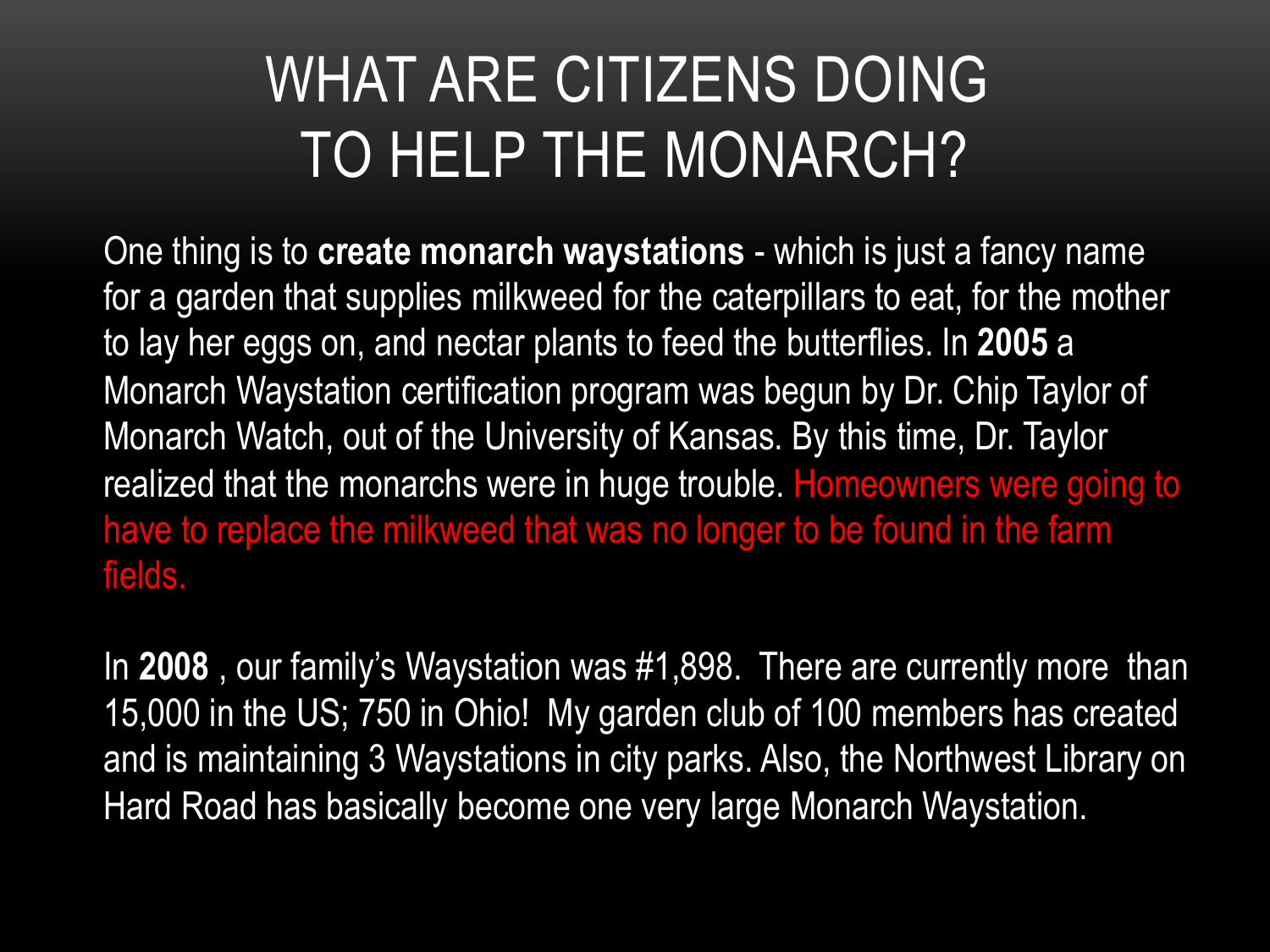# WAYSTATIONS ARE INCREASING IN NUMBER

Monarch Waystation #1,898 Our Yard - 2008

#### Monarch Waystation #13,562 Linworth Road Community Park June, 2016



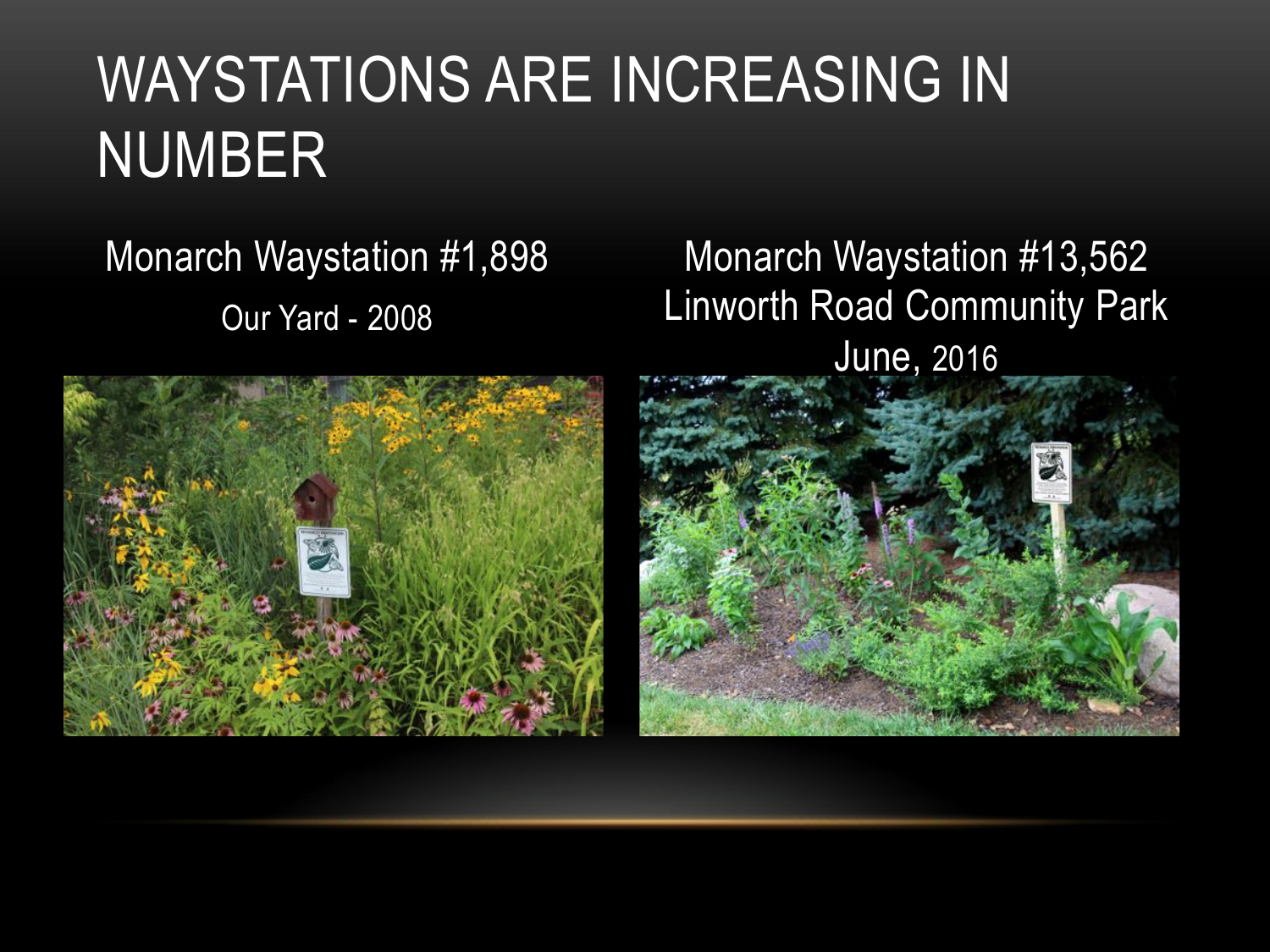

Welcome to

**WORTHINGTON HILLS PARK** Columbus

**TILLI** F

Recreation & Parks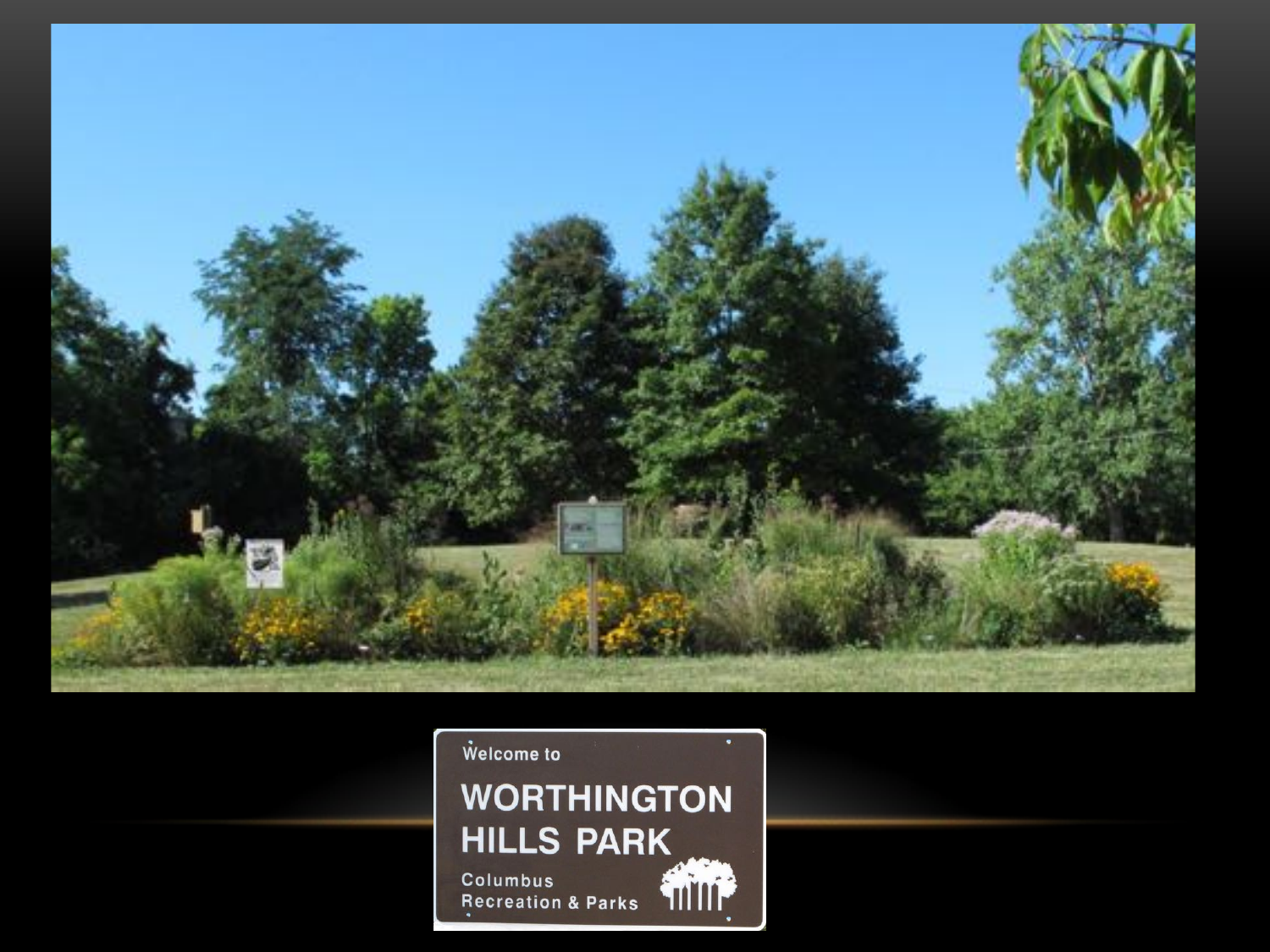#### HOME GARDENS

Many of us are raising monarchs in captivity to increase the numbers who survive. It is estimated that in the **wild**, less than 12% of caterpillars survive to become adult butterflies. Captive raising increases the survival to 80% or more. We are connected on Face Book. Two of the largest groups, "The Beautiful Monarch" a national group of over 7,000 members, and Ohio's "Monarch Maniacs" with nearly 700 members, provide a valuable forum for us who are actively working to save the Monarch. Having milkweed in our gardens is essential for egg collecting and for feeding the caterpillars.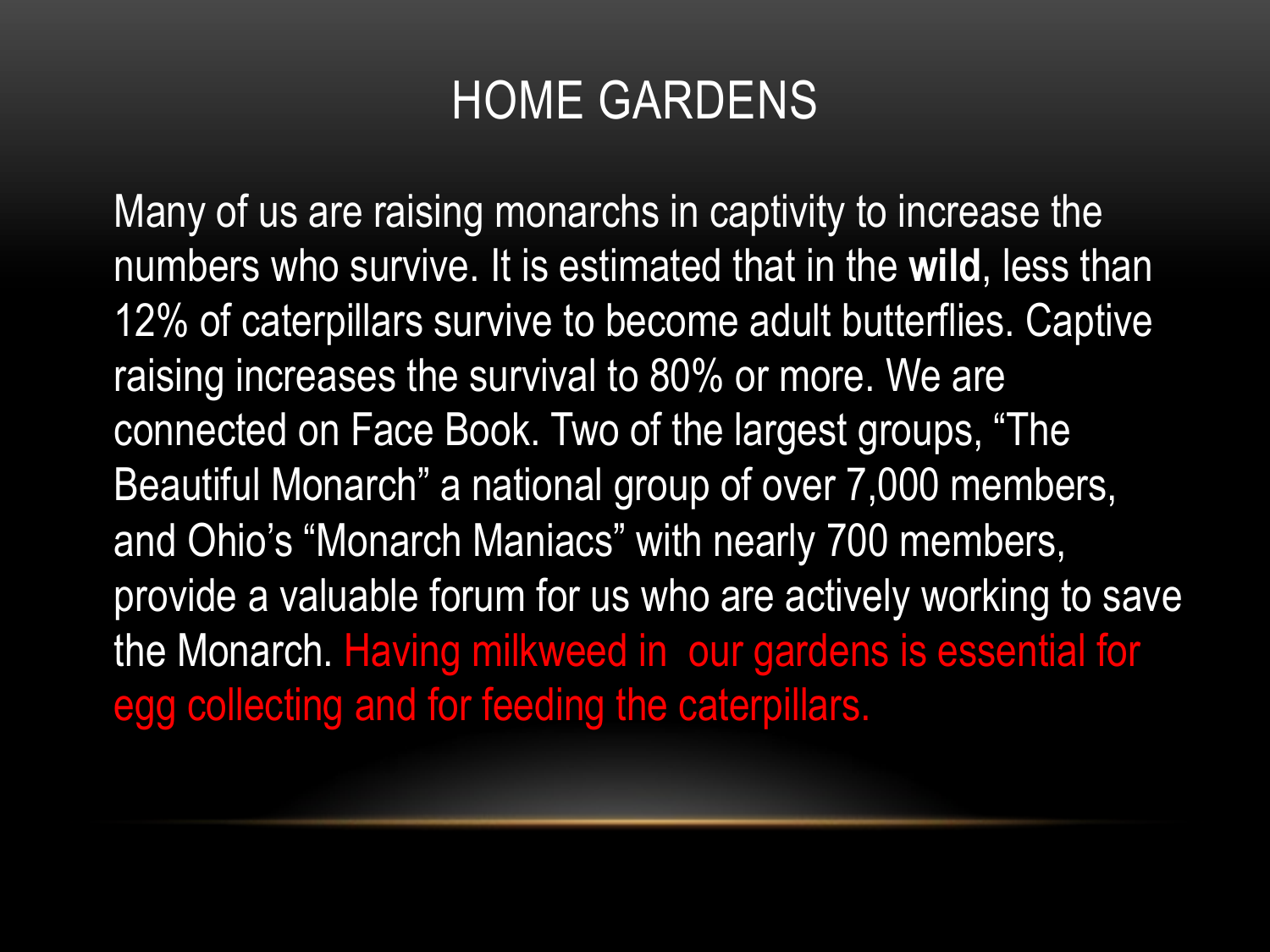### GOVERNMENTAL SUPPORT FOR POLLINATORS

In **May of 2015** The National White House Pollinator Health Task Force released its report on what needs to be done to reduce honeybee decline, including requirements for each state to increase habitat for our pollinators.

Ohio's Department of Transportation made a New Years resolution in Dec of 2015 to save Ohio's Pollinators. They are taking action to address the 3 most important goals of the National **White House** Pollinator Health Task Force.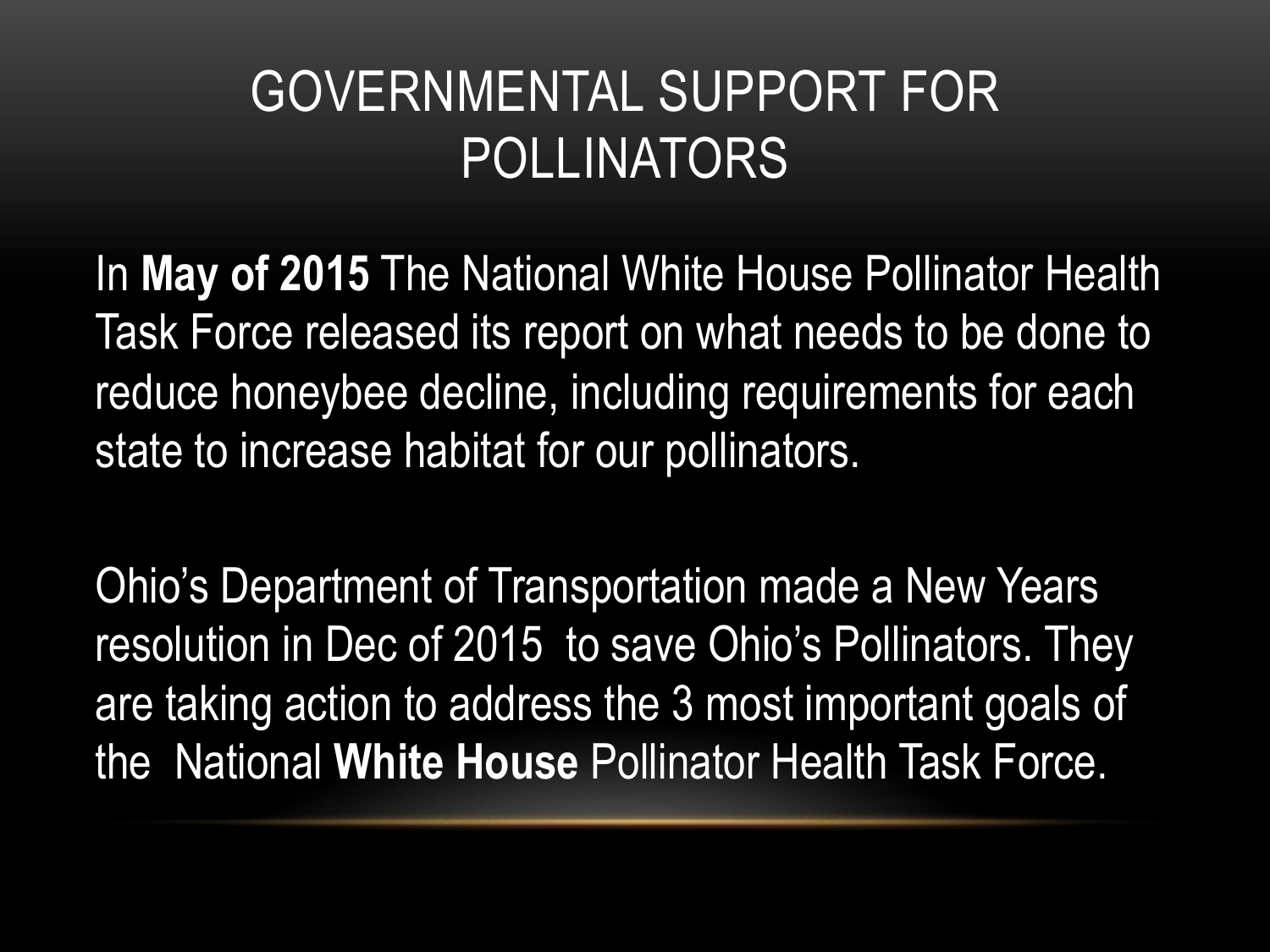

Those goals are to reduce honey bee colony collapse, to increase the numbers of wintering Monarchs to 225 million, occupying an area of approx 15 acres in Mexico by and to restore or enhance 7 MILLION ACRES OF LAND FOR POLLINATORS OVER THE NEXT FIVE YEARS THROUGH FEDERAL ACTIONS AND PUBLIC-PRIVATE PARTNERSHIPS. That means each state needs to consider restoration of about 145,000 acres. In Ohio, that means 1,658 acres dedicated to habitat in each of our 88 counties.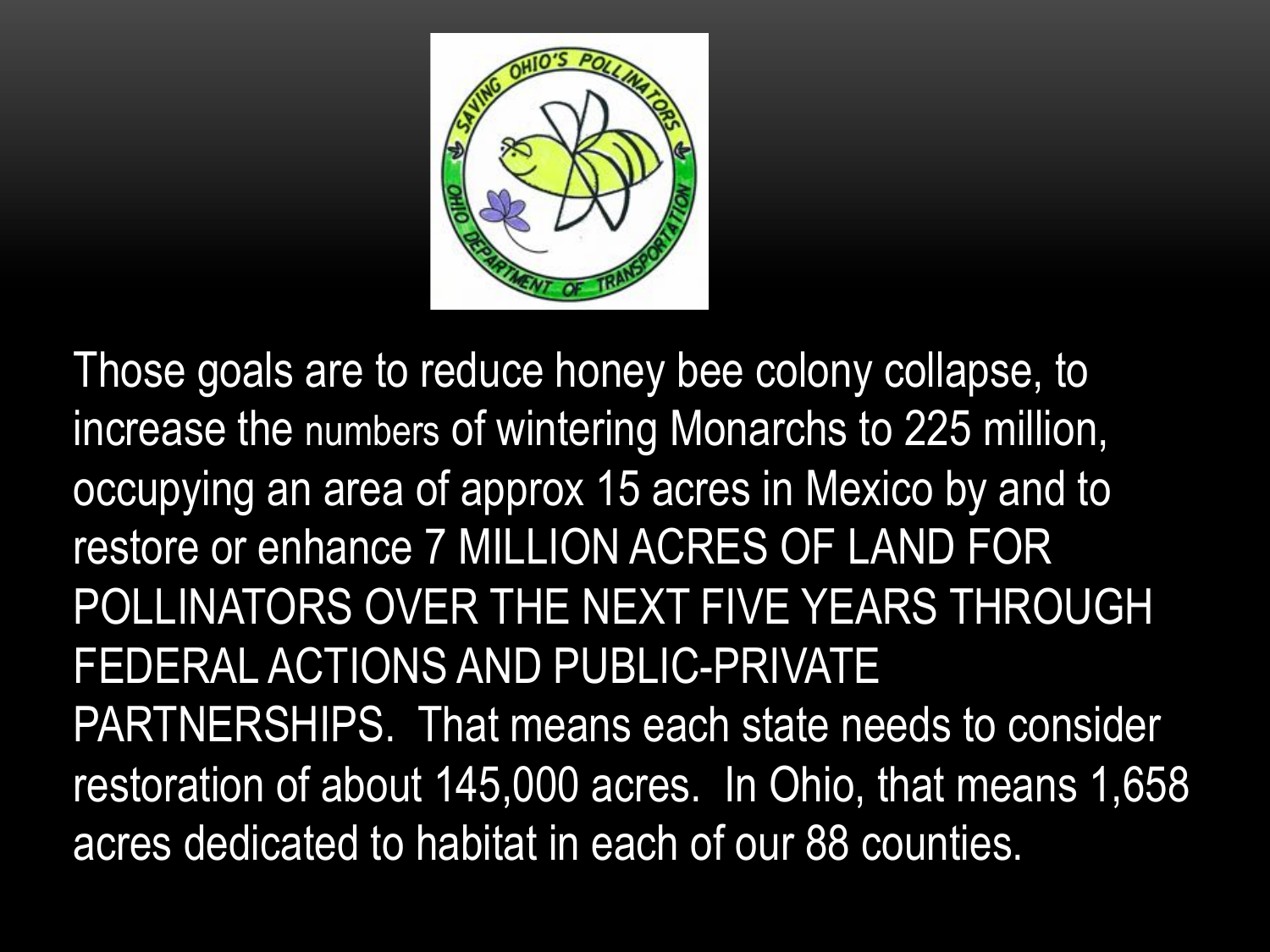

Ohio's Department of Transportation is now partnering with the Ohio Pollinator Habitat Initiative, comprised of multiple state agencies and volunteer organizations, including our Wild Ones chapters, Pheasants Forever, Dawes Arboretum, the Division of Wildlife, US Fish & Wildlife, the Ohio Dept. of Agriculture and Ohio Soil and Water.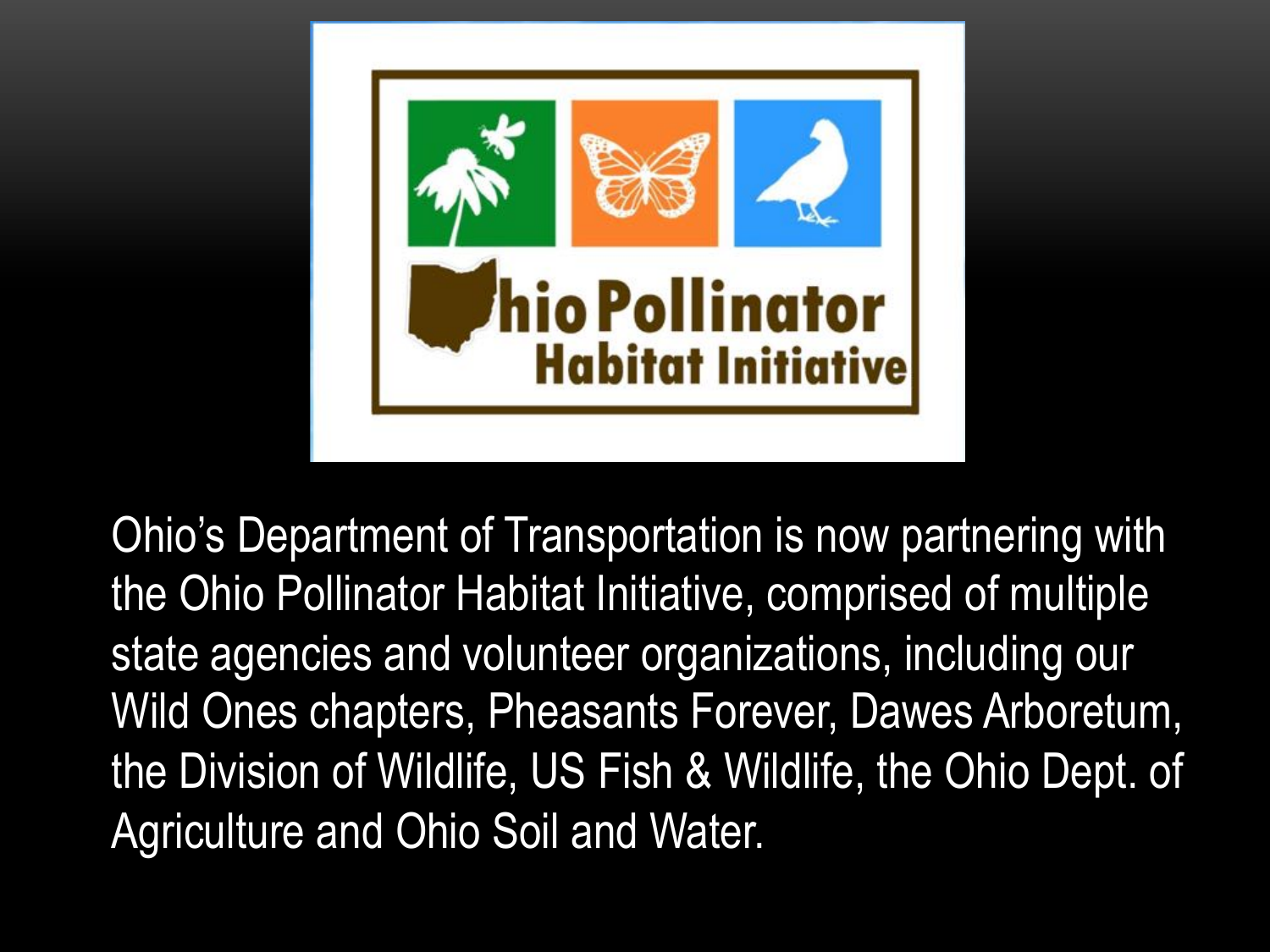

ODOT is also considering mowing areas beyond the roadway ditch line **only once** in late fall. This will allow plants and insects as well as ground nesting birds to complete their growth cycle. This change will promote native habitat in addition to reducing mowing costs.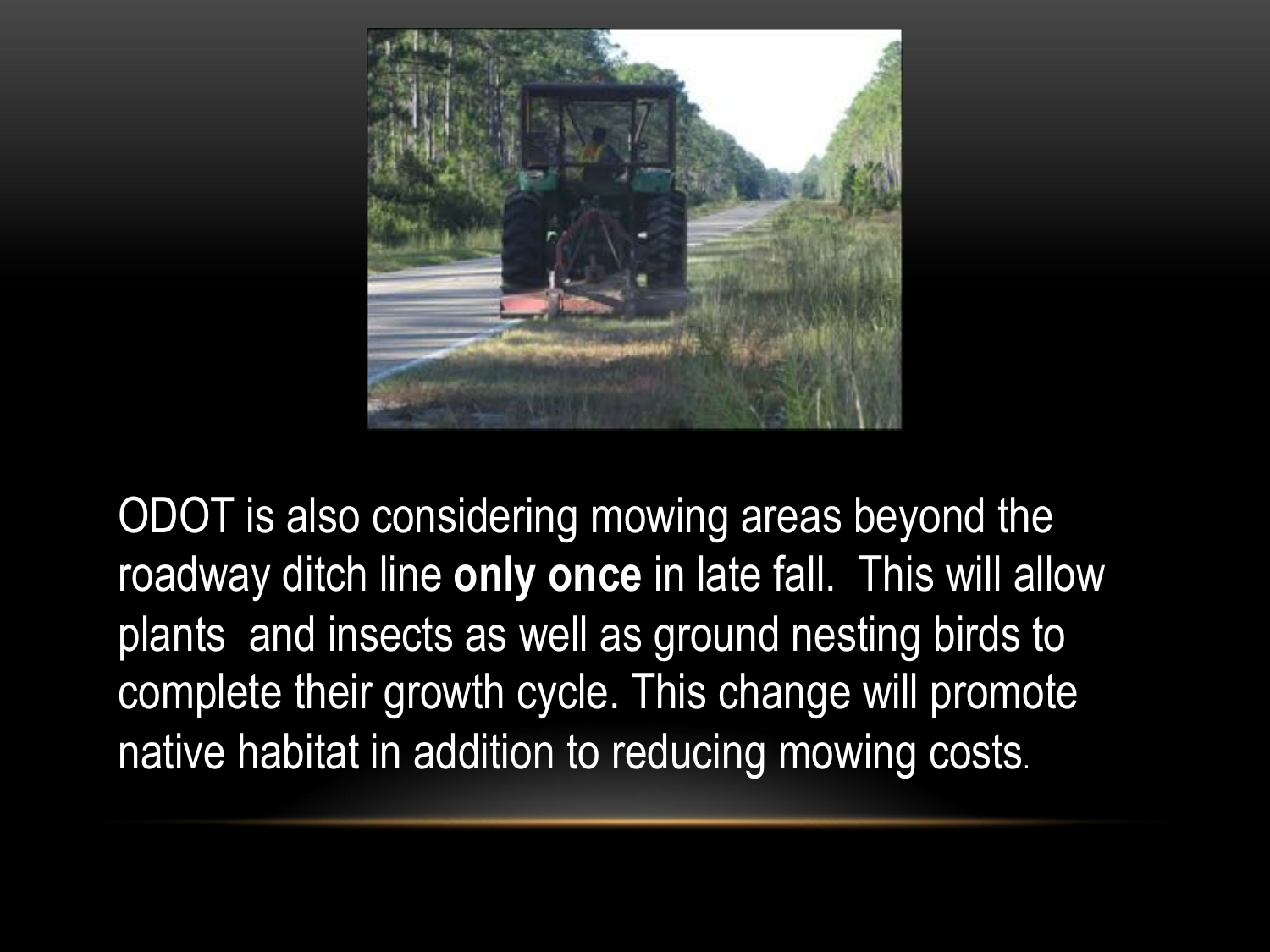Ohio and many other states are planting pollen producing flowers (including milkweed) on the roadsides next to highways. This will benefit monarchs as well as bees, birds and other butterflies.